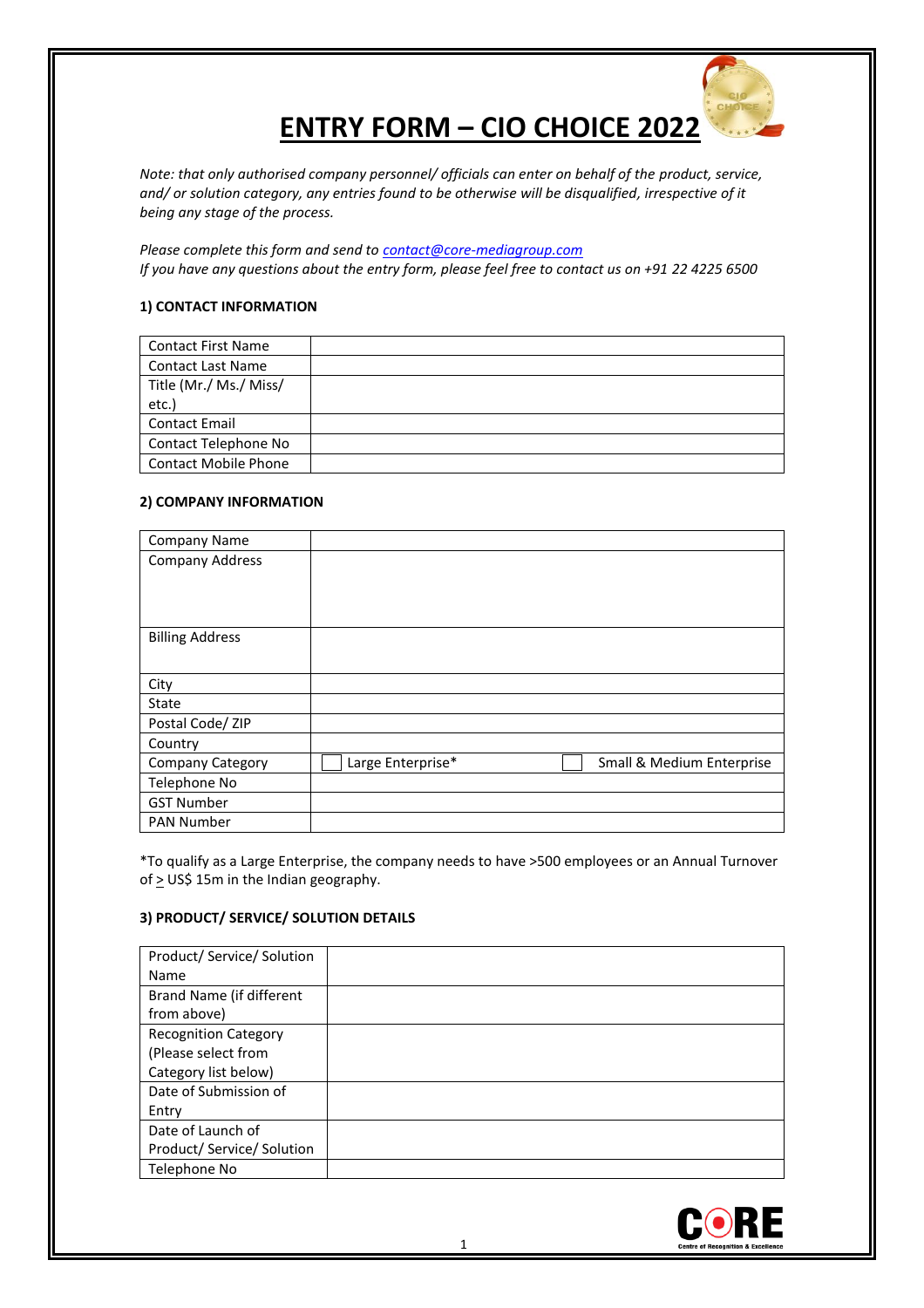

**NOTE:***If your Product/ Service/ Solution does not fit any of the categories listed below, then please contact us o[n contact@core-mediagroup.coma](mailto:contact@core-mediagroup.com)nd we will incorporate it in the list subject to it being appropriate.*

#### **4) PRODUCT/ SERVICE/ SOLUTION DESCRIPTION**

*You are requested to write a short description in the space below of your product/ service/ description, its innovative features & benefits and uniqueness in the ICT market. Please articulate and keep it simple, clear and concise. If your paragraph exceeds 100 words we reserve the right to reject your application.*

- *Entry fee (non-refundable) for each product, solution and/ or service: INR. 70, 800.00 (INR. 60,000 + 18% Goods &Service Tax)*
- *For multiple entries, please multiply the number of entries with the entry fee.*
- *If your product, solution and/ or service are recognized then the license fees will be applicable mandatorily. Please refer to our Terms & Conditions section on the website and copy sent to you along with this entry form.*

*Please send the cheque/ pay order/ demand draft to –*

*CENTRE OF RECOGNITION AND EXCELLENCE PRIVATE LIMITED 4090 & 4091 - C wing, 4 th floor, Oberoi Estate Gardens, Chandivali, Andheri (East), Mumbai – 400072 INDIA Tel: +91 22 422 565 00*

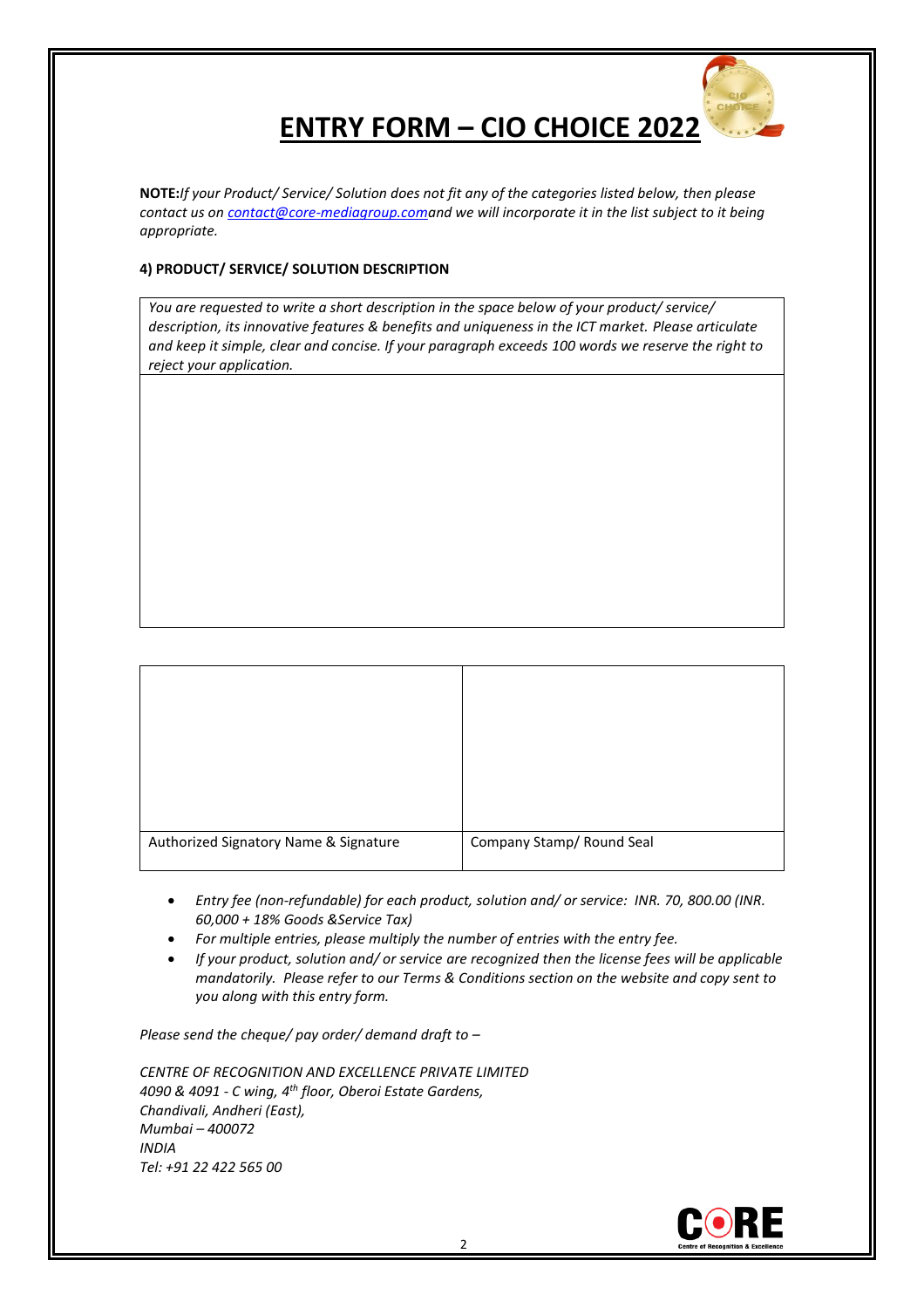

#### **A) SOFTWARE VENDOR CATEGORIES**

| Sr.<br>No | <b>Software Vendor</b><br><b>Categories</b>      | <b>Description</b>                                                                                                                                                                                                                                                                                                                                                                                                                     |
|-----------|--------------------------------------------------|----------------------------------------------------------------------------------------------------------------------------------------------------------------------------------------------------------------------------------------------------------------------------------------------------------------------------------------------------------------------------------------------------------------------------------------|
| A1        | <b>Customer Relationship</b><br>Management       | Recognizes the preferred software solution designed to expand a<br>company's knowledge and relationships with its current or potential<br>customers and/or partners. Includes CRM, PRM, SFA, marketing<br>automation, personalization products and services.                                                                                                                                                                           |
| A2        | Supply Chain<br>Management                       | Recognizes the preferred solution for coordination and collaboration with<br>suppliers, partners, external service providers, and customers. The solution<br>could include tracking of goods from sourcing raw materials, through<br>manufacture, scheduling and delivery to the end customer.                                                                                                                                         |
| A3        | <b>Content Management</b>                        | Recognizes the preferred software solution that enables the creation,<br>management and modification of information on the web, intranet, or<br>other information resource. This includes content creation, categorization,<br>workflow, publishing and delivery tools.                                                                                                                                                                |
| A4        | Database Solution                                | Recognizes the preferred solution for the storage, organization,<br>management, search and retrieval of large quantities of data in a business<br>environment for any range or combination of activities, including financial,<br>contact, records management, research, documents, and other sources.                                                                                                                                 |
| A5        | Document Management                              | Recognizes the preferred software solution/ service for managing the<br>document life cycle, including the processes of retrieving, sharing, tracking,<br>revising, and distributing documents and the information they contain.                                                                                                                                                                                                       |
| A6        | <b>Business Intelligence</b>                     | This category is for Business Intelligence and Knowledge Management<br>applications that have enabled businesses to gain an advantage from<br>understanding, measuring and capitalizing on the information they already<br>possess in the organization to enhance and better their businesses.                                                                                                                                         |
| А7        | <b>Unified Communications</b><br>& Collaboration | Recognizes the preferred software solutions that enable organisations to<br>improve their internal and external communications and collaboration<br>activities, software solutions that integrate with communications<br>technologies to transform the operations and business processes of the<br>customer.                                                                                                                           |
| A8        | <b>End Point Compression</b>                     | Recognizes the preferred software vendors who have developed image<br>compressions and capturing information at the Point of Transaction from<br>virtually anywhere, and delivering it to enterprise applications thereby<br>accelerating processes, minimizing latency, speeding transactions and<br>reducing processing costs for better service.                                                                                    |
| A9        | <b>Application Development</b><br>Platform       | Recognizes the preferred software vendors who have an application<br>development platform that enables ISVs to rapidly develop solutions.                                                                                                                                                                                                                                                                                              |
| A10       | <b>Application Delivery</b><br>Platform          | Recognizes the preferred hosting and cloud service providers who offer a<br>delivery platform for ISVs to host and market their applications backed with<br>scalability, and additional services for ISVs, such as security, storage,<br>business continuity, market place and ecommerce.                                                                                                                                              |
| A11       | <b>Enterprise Application</b><br>Integration     | Recognizes the preferred provider of Enterprise Application Integration                                                                                                                                                                                                                                                                                                                                                                |
| A12       | <b>Big Data Solution</b>                         | Recognizes the preferred solution for the storage, organization,<br>management, search and retrieval of data so large and complex that it<br>becomes difficult to process using on-hand database management tools or<br>traditional data processing applications in a business environment for any<br>range or combination of activities, including financial, contact, records<br>management, research, documents, and other sources. |
| A13       | <b>Business Analytics</b>                        | Recognizes the preferred provider of Business Analytics Product and/ or<br>Solution.                                                                                                                                                                                                                                                                                                                                                   |
| A14       | Secondary<br>Sales<br>Data<br>Analysis           | Recognizes the preferred provider of Secondary Sales Data Analysis and/ or<br>Solution.                                                                                                                                                                                                                                                                                                                                                |
| A15       | <b>Enterprise Email</b>                          | Recognizes the preferred provider of Enterprise Email Solution.                                                                                                                                                                                                                                                                                                                                                                        |
| A16       | <b>Contact Center Solution</b>                   | Recognizes the preferred provider of Contact Center Solution.                                                                                                                                                                                                                                                                                                                                                                          |

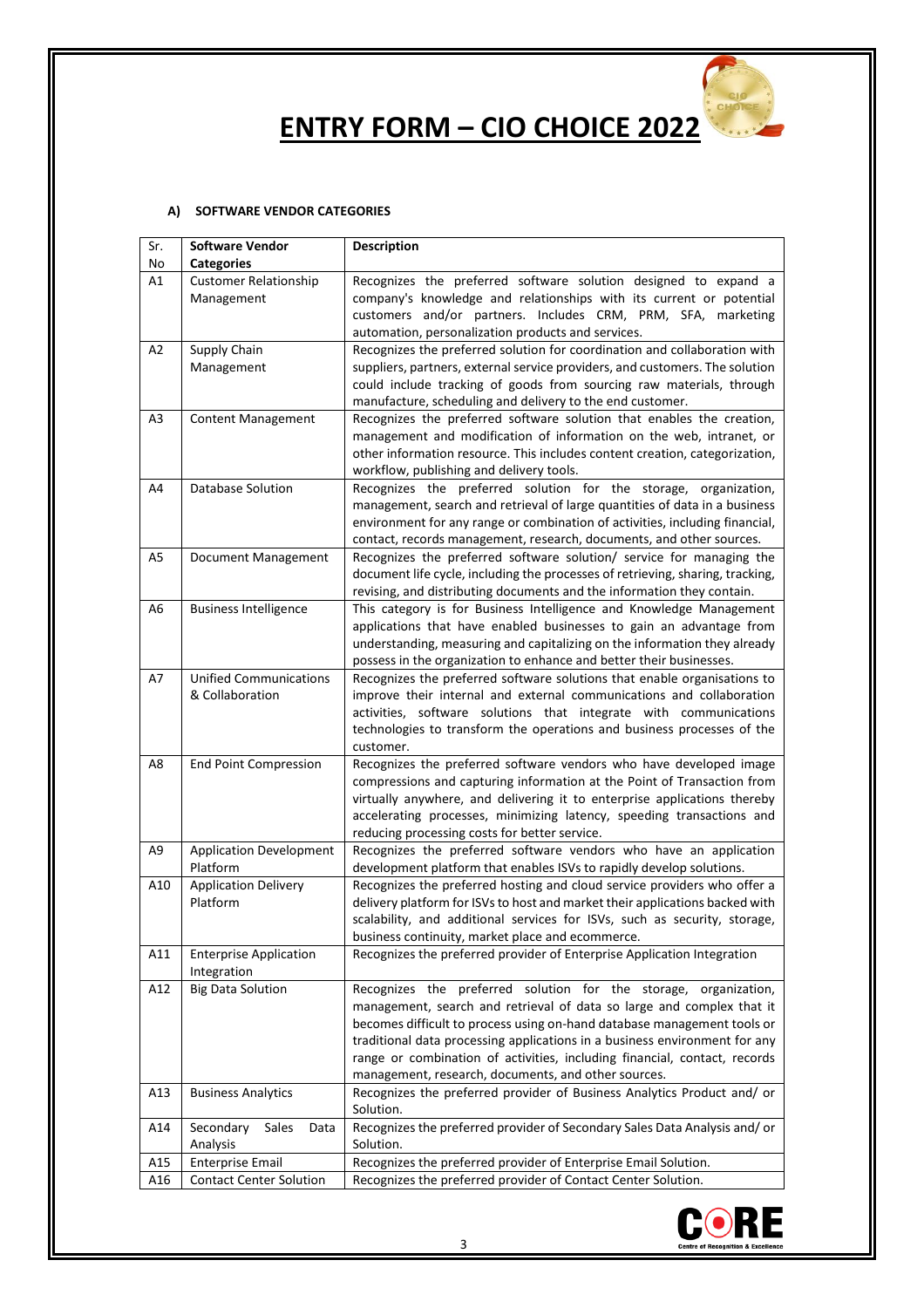

| A17 | HR & Global Payroll          | Recognizes the preferred provider of HR & Global Payroll Solutions.      |
|-----|------------------------------|--------------------------------------------------------------------------|
| A19 | Information<br>Hospital      | Recognizes the preferred provider of Hospital Information Software (HIS) |
|     | Software (HIS)               |                                                                          |
| A20 | <b>SD-WAN Platform</b>       | Recognizes the preferred provider of SD-WAN platform                     |
| A21 | <b>Enterprise Resource</b>   | Recognizes the preferred provider of Enterprise Resource Planning        |
|     | Planning                     | solutions.                                                               |
| A22 | <b>Intelligent Analytics</b> | Recognizes the preferred provider of Intelligent analytics solutions     |
| A23 | Cloud Infrastructure         | Recognizes the preferred manufacturer of software components that are    |
|     | Software                     | needed to support the computing requirements of a cloud computing        |
|     |                              | model                                                                    |
| A24 | Multi Cloud Management       | Recognizes the preferred solution provider of a multi cloud management   |
|     | Platform                     | platform that offers single management platform for all apps, data, and  |
|     |                              | hybrid multi cloud services.                                             |

#### **B) CLOUD SERVICES VENDOR CATEGORY**

| Sr.       | <b>Cloud Services Vendor</b> | <b>Description</b>                                                                                                                                                                                                                                       |
|-----------|------------------------------|----------------------------------------------------------------------------------------------------------------------------------------------------------------------------------------------------------------------------------------------------------|
| No.       | <b>Categories</b>            |                                                                                                                                                                                                                                                          |
| <b>B1</b> | <b>Public Cloud</b>          | Recognizes the preferred product/solution that delivers a public-cloud-<br>based solution to organisations large or small. The product or solution must                                                                                                  |
|           |                              | demonstrate competitive advantage and a measurable ROI to the end-<br>users of the service.                                                                                                                                                              |
| <b>B2</b> | <b>Private Cloud</b>         | Recognizes the preferred product/solution that delivers a private-cloud-<br>based solution to organisations large or small. The product or solution must<br>demonstrate competitive advantage and a measurable ROI to the end-<br>users of the service.  |
| <b>B3</b> | <b>Hybrid Cloud</b>          | Recognizes the preferred product/solution that delivers a hybrid-cloud-<br>based solution to organisations large or small. The product or solution must<br>demonstrate competitive advantage and a measurable ROI to the end-<br>users of the service.   |
| <b>B4</b> | Mobile Cloud                 | Recognizes the preferred provider of Mobile Cloud solutions.                                                                                                                                                                                             |
| <b>B5</b> | <b>Community Cloud</b>       | Recognizes the preferred product/solution that delivers a community-<br>cloud-based solution to organisations large or small. The product or<br>solution must demonstrate competitive advantage and a measurable ROI<br>to the end-users of the service. |
| <b>B6</b> | Multi Cloud                  | Recognizes the preferred provider of multiple cloud computing and storage<br>services in a single heterogeneous architecture.                                                                                                                            |
| <b>B7</b> | Hybrid Multi Cloud           | Recognizes the preferred provider of Hybrid multi-cloud that pulls together<br>multiple clouds and provides the tools to ensure interoperability between<br>the various services in hybrid and multi-cloud solution.                                     |

#### **C) HARDWARE, NETWORK & STORAGE VENDOR CATEGORIES**

| Sr.<br>No.     | Hardware, Network &<br><b>Storage Vendor</b><br><b>Categories</b> | <b>Description</b>                                                                                                                                                                                         |
|----------------|-------------------------------------------------------------------|------------------------------------------------------------------------------------------------------------------------------------------------------------------------------------------------------------|
| C1             | Networking-Active                                                 | Recognizes the preferred product/solution in the active network<br>components market. The product or solution must demonstrate<br>competitive advantage and a measurable ROI to the users of the product.  |
| C <sub>2</sub> | Networking - Passive                                              | Recognizes the preferred product/solution in the passive network<br>components market. The product or solution must demonstrate<br>competitive advantage and a measurable ROI to the users of the product. |
| C <sub>3</sub> | Storage - Hardware                                                | Recognizes the preferred hardware product/solution in the IT storage<br>market sector. The product or solution must demonstrate competitive<br>advantage and a measurable ROI to the users of the product. |
| C4             | Storage – Software                                                | Recognizes the preferred software product/solution in the IT storage<br>market sector. The product or solution must demonstrate competitive<br>advantage and a measurable ROI to the users of the product. |

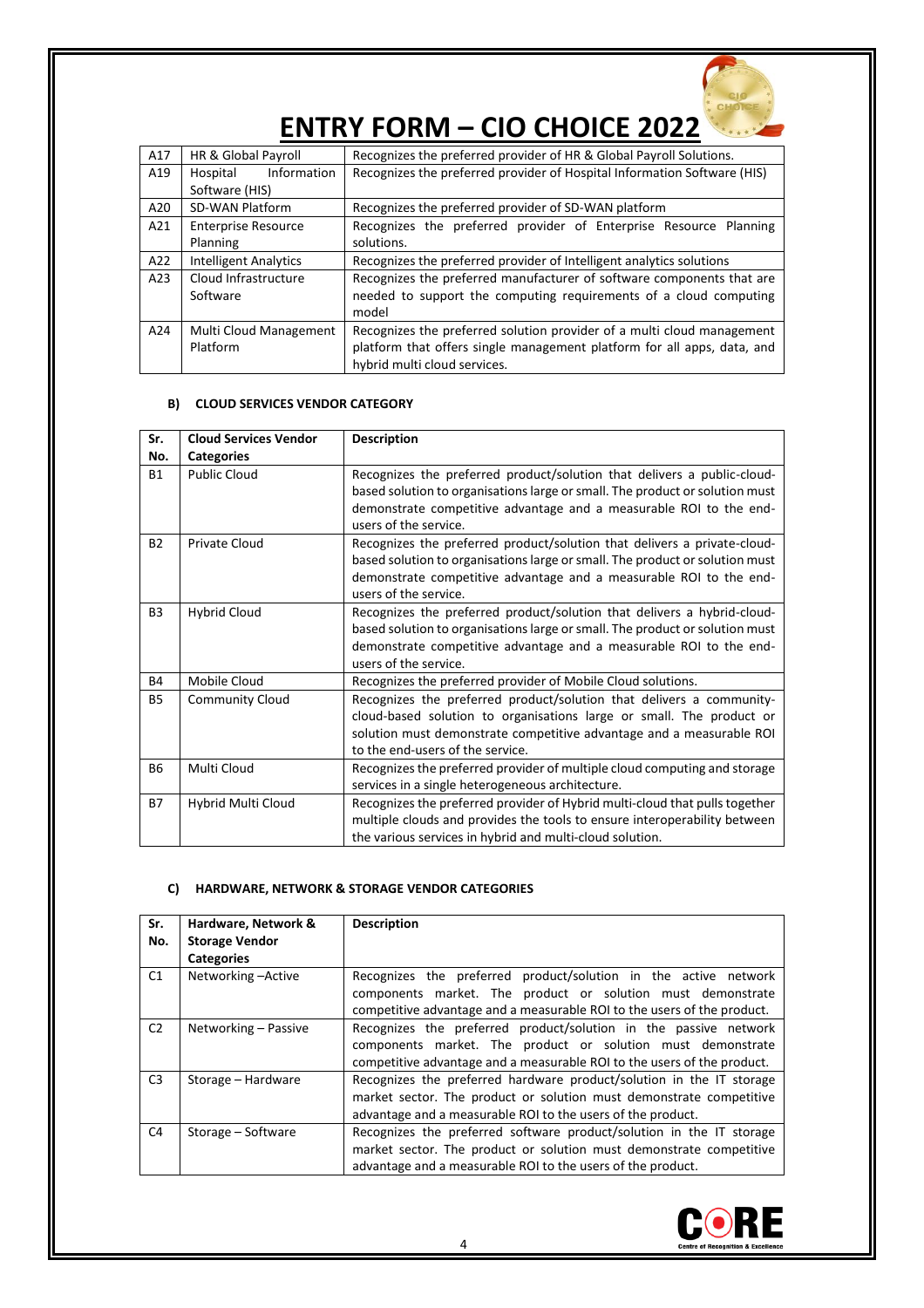

| C <sub>5</sub>  | Cloud Storage                        | Recognizes the preferred cloud product/solution in the IT storage market<br>sector. The product or solution must demonstrate competitive advantage                                                                                                                                               |
|-----------------|--------------------------------------|--------------------------------------------------------------------------------------------------------------------------------------------------------------------------------------------------------------------------------------------------------------------------------------------------|
|                 |                                      | and a measurable ROI to the users of the product.                                                                                                                                                                                                                                                |
| C6              | Servers                              | Recognizes the preferred manufacturer of future and next generation                                                                                                                                                                                                                              |
|                 |                                      | servers in the market sector.                                                                                                                                                                                                                                                                    |
| C7              | <b>Thin Client</b>                   | Recognizes the preferred manufacturer of future and next generation thin<br>clients in the market sector.                                                                                                                                                                                        |
| C8              | <b>Thick Client</b>                  | Recognizes the preferred manufacturer of future and next generation thick<br>clients in the market sector.                                                                                                                                                                                       |
| C <sub>9</sub>  | Laptop                               | Recognizes the preferred manufacturer of future and next generation<br>laptops in the market sector.                                                                                                                                                                                             |
| C10             | Tablet                               | Recognizes the preferred manufacturer of future and next generation<br>tablets in the market sector.                                                                                                                                                                                             |
| C11             | <b>Mobile Device</b>                 | Recognizes the preferred manufacturer of future and next generation<br>mobile devices in the market sector                                                                                                                                                                                       |
| C12             | <b>Multifunction Device</b><br>(MFD) | Recognizes the preferred manufacturer of future and next generation<br>multifunctional printers, all-in-one (AIO), or Multifunction Device (MFD) in                                                                                                                                              |
|                 |                                      | the market sector.                                                                                                                                                                                                                                                                               |
| C13             | <b>Storage Virtualization</b>        | Recognizes the preferred virtualization product/solution in the IT storage<br>market sector. The product or solution must demonstrate competitive<br>advantage and a measurable ROI to the users of the product.                                                                                 |
| C14             | General Purpose Disk<br>Arrays       | Recognizes the preferred manufacturer of General Purpose Disk Arrays that<br>are designed to address shared storage requirements within a single<br>system that can support multiple virtual or physical servers, hosted virtual<br>desktop (HVD) infrastructures, multiple databases and files. |
| C15             | Internet Of Things (IoT)             | Recognizes the preferred provider of IoT - The network of physical objects<br>or "things" embedded with electronics, software, sensors, and network<br>connectivity, which enables these objects to collect and exchange data.                                                                   |
| C16             | <b>Graphics Workstation</b>          | Recognizes the preferred manufacturer of workstations configured for<br>graphics works such as image manipulation, bitmap graphics, vector<br>graphics, etc. type applications for high end computing. Such work requires<br>a powerful CPU and a high-resolution display.                       |
| C17             | Cloud Infrastructure -<br>Hardware   | Recognizes the preferred manufacturer of hardware components that are<br>needed to support the computing requirements of a cloud computing<br>model                                                                                                                                              |
| C18             | Enterprise Flash Storage             | Recognizes the preferred manufacturer of flash storage for enterprises.                                                                                                                                                                                                                          |
| C19             | Network Transformation               | Recognizes the preferred provider for Network Transformation                                                                                                                                                                                                                                     |
| C <sub>20</sub> | Scanner                              | Recognizes the preferred manufacturer of scanners.                                                                                                                                                                                                                                               |
| C <sub>21</sub> | Desktops                             | Recognizes the preferred manufacturer of desktops.                                                                                                                                                                                                                                               |
| C <sub>22</sub> | Displays Monitor                     | Recognizes the preferred manufacturer of display monitors.                                                                                                                                                                                                                                       |
| C23             | Performance<br>Workstations          | Recognizes the preferred manufacturer of high-performance workstations.                                                                                                                                                                                                                          |
| C24             | Print & Cartridge Solution           | Recognizes the preferred provider of printer and cartridge solutions                                                                                                                                                                                                                             |

#### **D) DATACENTRE & IT INFRASTRUCTURE VENDOR CATEGORIES**

| Sr.<br>No.     | Datacentre & IT<br><b>Infrastructure Vendor</b><br><b>Categories</b> | <b>Description</b>                                                                                                                                                                                                                                                         |
|----------------|----------------------------------------------------------------------|----------------------------------------------------------------------------------------------------------------------------------------------------------------------------------------------------------------------------------------------------------------------------|
| D1             | Data Centre Power (UPS)                                              | Recognizes the preferred product/solution that addresses the power<br>requirements of the modern IT data centre. The product or solution must<br>demonstrate competitive advantage and a measurable ROI to the users of<br>the service in their Data centre environment.   |
| D <sub>2</sub> | Data Centre Cooling                                                  | Recognizes the preferred product/solution that addresses the cooling<br>requirements of the modern IT data centre. The product or solution must<br>demonstrate competitive advantage and a measurable ROI to the users of<br>the service in their Data centre environment. |

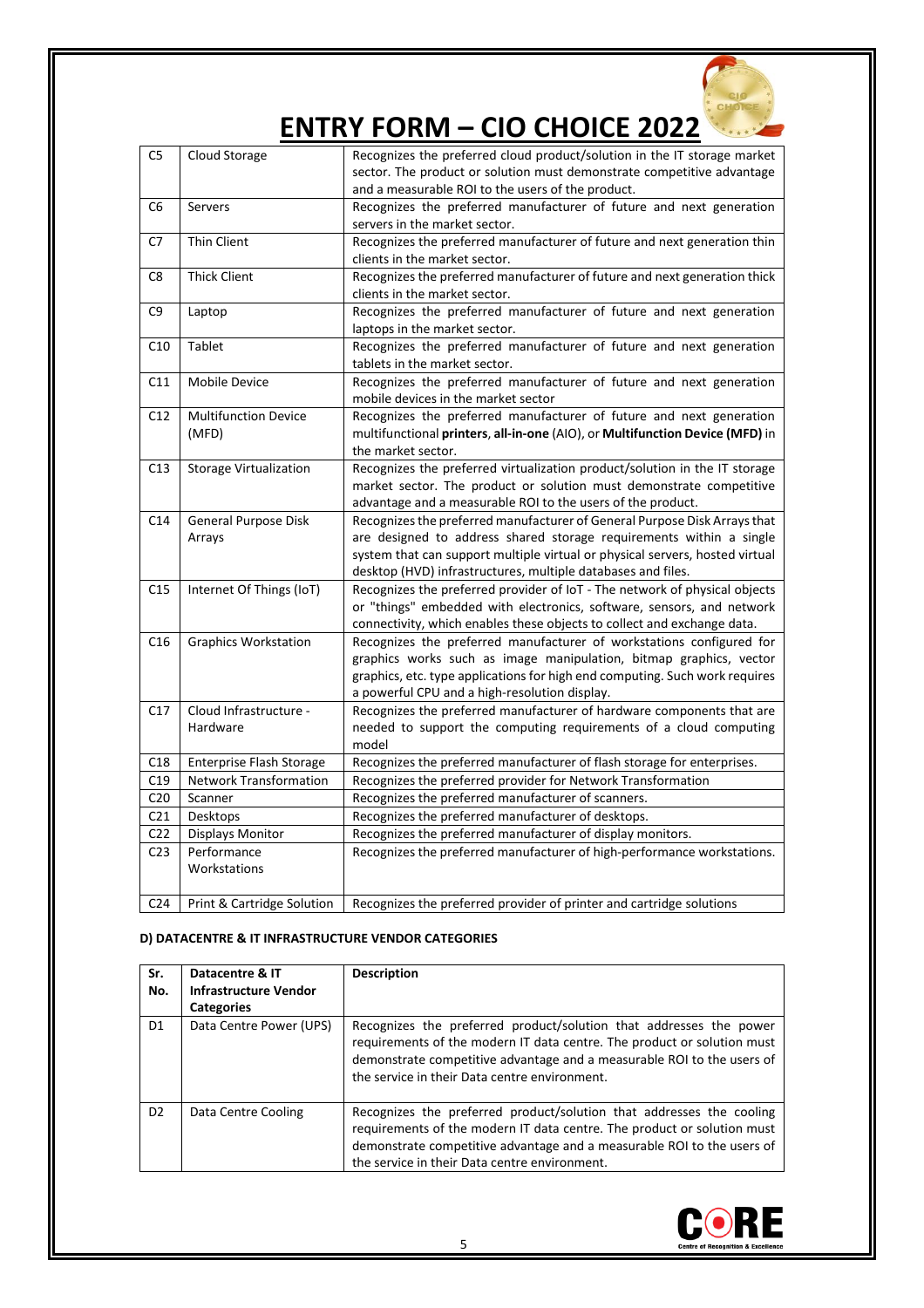

| D <sub>3</sub>  | Data Centre<br><b>Managed Services</b><br>Provider               | Recognizes the preferred provider of hosting/co-location services to end-<br>user organisations/service providers that have a tangible benefit either in<br>terms of cost savings or efficiency gains.                                                                                                                                                                                                                                     |
|-----------------|------------------------------------------------------------------|--------------------------------------------------------------------------------------------------------------------------------------------------------------------------------------------------------------------------------------------------------------------------------------------------------------------------------------------------------------------------------------------------------------------------------------------|
| D4              | <b>Enclosure Systems</b>                                         | Recognizes the preferred provider of future-oriented<br>enclosure<br>technologies with perfection in ergonomics and handling.                                                                                                                                                                                                                                                                                                              |
| D5              | Data Centre<br>Infrastructure<br>Management                      | Recognizes the preferred provider of IT and Facility Management<br>disciplines to centralize monitoring, management and intelligent capacity<br>planning of a data center's critical systems.                                                                                                                                                                                                                                              |
| D6              | Data Centre Consultant                                           | Recognizes the preferred provider of consultancy services with core<br>competencies in data centre - design, safety engineering, building services<br>and network technology.                                                                                                                                                                                                                                                              |
| D7              | Data Centre<br><b>Transformation Services</b>                    | Recognizes the preferred provider of Data Centre Transformation Services.                                                                                                                                                                                                                                                                                                                                                                  |
| D8              | Infrastructure Appliance                                         | Recognizes the preferred provider of Infrastructure Appliance that enables<br>true, real-time, integrated monitoring, access and control across IT and<br>facilities systems in the data center.                                                                                                                                                                                                                                           |
| D9              | Power Distribution                                               | Recognizes the preferred provider of reliable and efficient Power<br>Distribution Units (PDUs).                                                                                                                                                                                                                                                                                                                                            |
| D <sub>10</sub> | Enterprise Infrastructure<br><b>Automation Services</b>          | Recognizes the preferred provider of Enterprise Infrastructure Automation<br>Services.                                                                                                                                                                                                                                                                                                                                                     |
| D11             | <b>Integrated Data Centre</b><br>Solution                        | Recognizes the preferred provider of tailored solutions and services that<br>help to efficiently & intelligently detect and respond to a wide variety of<br>events that can threaten data centers' business continuity and profitability<br>- all in compliance with regulatory requirements.                                                                                                                                              |
| D <sub>12</sub> | <b>DRaaS</b>                                                     | Recognizes the preferred provider of Disaster Recovery-as-a-Service that<br>allows organizational workloads to be replicated from virtual or physical<br>environments to high-availability cloud infrastructure to ensure business<br>continuity.                                                                                                                                                                                          |
| D13             | Hyper-Convergence                                                | Recognizes the preferred provider of infrastructure system with a software-<br>centric architecture that tightly integrates compute, storage, networking<br>and virtualization resources and other technologies from scratch in a<br>commodity hardware box supported by a single vendor.                                                                                                                                                  |
| D14             | Converged Infrastructure                                         | Recognizes the preferred provider who is using an approach to data center<br>management that seeks to minimize compatibility issues between servers,<br>storage systems and network devices while also reducing costs for cabling,<br>cooling, power and floor space.                                                                                                                                                                      |
| D15             | Infrastructure<br><b>Sustenance Services</b>                     | Recognizes the preferred provider of Infrastructure Sustenance Services.                                                                                                                                                                                                                                                                                                                                                                   |
| D16             | Infrastructure<br><b>Transformation Services</b>                 | Recognizes the preferred provider of Infrastructure Transformation<br>Services.                                                                                                                                                                                                                                                                                                                                                            |
| D17             | Realtime Automatic<br>Resource Adjustment                        | Recognizes the preferred provider of Real time Automatic Resource<br>Adjustment with a built-in ability to automatically scale CPU and RAM on-<br>demand.                                                                                                                                                                                                                                                                                  |
| D18             | Engineered Solutions -<br>Reference Architecture &<br>Appliances | Recognizes the preferred provider of validated solutions - simplify the<br>complex by reducing the "trial and error" guesswork, typically associated in<br>running datacenter infrastructure. It works to comprehensively design and<br>test engineered solutions and reference architectures, to meet varying<br>consumption, design point and scale needs. The end result is greater<br>efficiency, less risk and lower operating costs. |
| D19             | Data Centre IT<br>Management                                     | Recognizes the preferred provider of Data Centre IT Management.                                                                                                                                                                                                                                                                                                                                                                            |
| D <sub>20</sub> | Colocation                                                       | Recognizes the preferred provider of colocation services.                                                                                                                                                                                                                                                                                                                                                                                  |
| D21             | Hyper-scale Data Centre                                          | Recognizes the preferred provider of hyper scale data centre services<br>catering to the complexity of new workloads and increasing demand from<br>consumers - different server, network and IT needs.                                                                                                                                                                                                                                     |
| D <sub>22</sub> | <b>Structured Cabling</b>                                        | Recognizes the preferred provider of structured cabling.                                                                                                                                                                                                                                                                                                                                                                                   |
| D <sub>23</sub> | <b>Edge Computing</b><br>Infrastructure                          | Recognizes the preferred provider of Edge Computing Infrastructure                                                                                                                                                                                                                                                                                                                                                                         |
| D <sub>24</sub> | Integrated Infrastructure<br>Services                            | Recognizes the preferred provider of Integrated Infrastructure Services                                                                                                                                                                                                                                                                                                                                                                    |

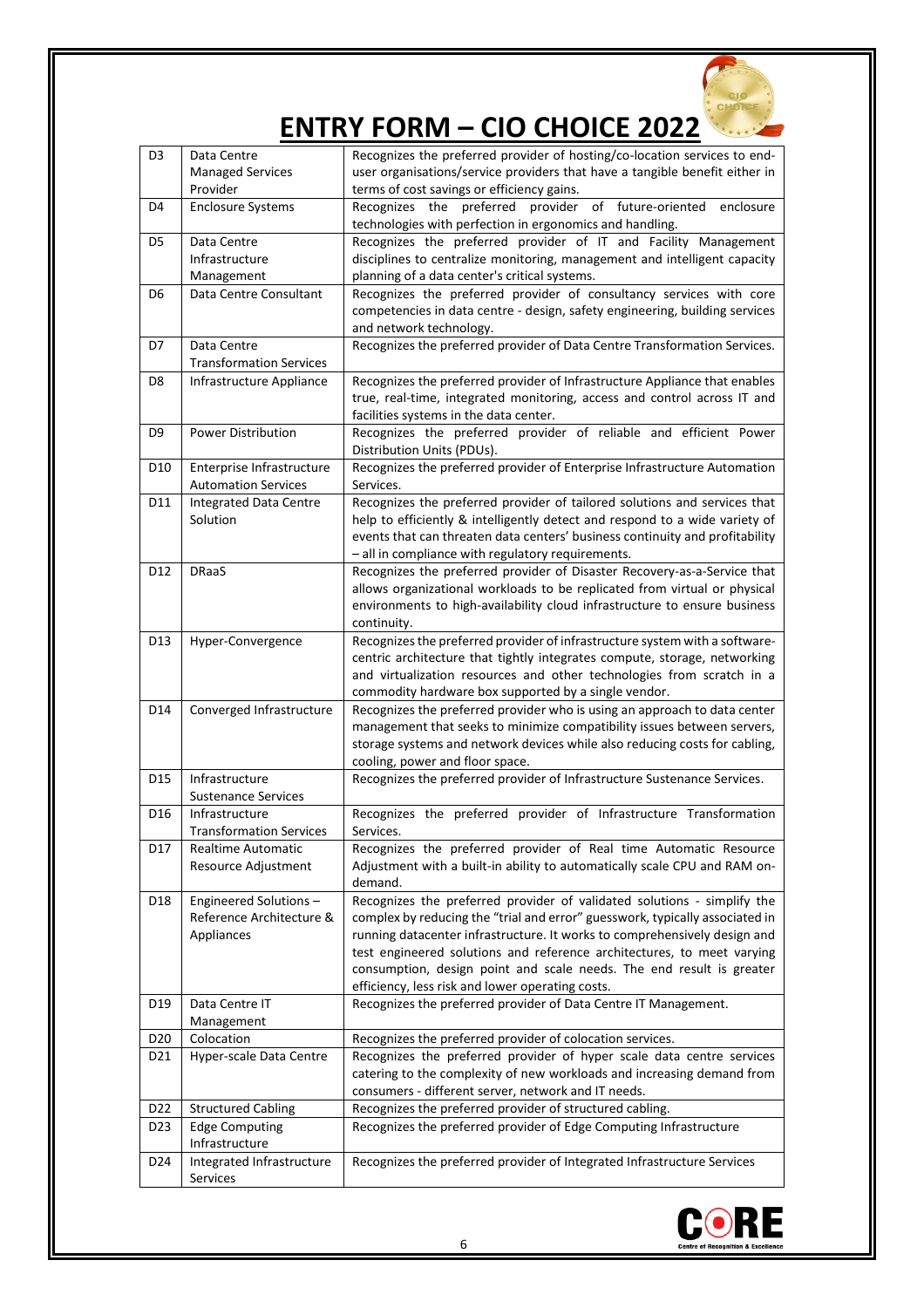

| D <sub>25</sub> | Hybrid Multi Cloud | Recognizes companies that offer tools, solutions and services for Hybrid   |
|-----------------|--------------------|----------------------------------------------------------------------------|
|                 | Infrastructure     | Multi Cloud Infrastructure                                                 |
| D <sub>26</sub> | Edge Data Centre   | Recognizes the preferred provider of edge data centre (small data centre), |
|                 |                    | located close to the edge of a network.                                    |

#### **E) SECURITY VENDOR CATEGORIES**

| Sr.            | <b>Security Vendor</b>      | <b>Description</b>                                                            |
|----------------|-----------------------------|-------------------------------------------------------------------------------|
| No.            | <b>Categories</b>           |                                                                               |
| E1             | <b>Information Security</b> | Recognizes the preferred provider of a full range of information security     |
|                |                             | products and services.                                                        |
| E <sub>2</sub> | Cloud & Virtualization      | Recognizes the preferred provider of a full range of cloud and virtualization |
|                | Security                    | security products and services.                                               |
| E <sub>3</sub> | <b>Managed Security</b>     | Recognizes the preferred provider of a full range of managed security         |
|                | <b>Services</b>             | services.                                                                     |
| E4             | <b>Network Security</b>     | Recognizes the preferred provider of a full range of network security         |
|                |                             | services.                                                                     |
| E <sub>5</sub> | Data Protection Solutions   | Recognizes the preferred provider of comprehensive, simple and flexible       |
|                |                             | data protection solutions.                                                    |
| E6             | <b>Endpoint Security</b>    | Recognizes the preferred provider of endpoint security.                       |
| E7             | Managed Cyber Threat        | Recognizes the preferred provider of a full range of managed cyber threat     |
|                | <b>Detection Services</b>   | detection services.                                                           |
| E8             | <b>DNS Security</b>         | Recognizes the preferred provider of DNS security.                            |
| E9             | Security- as-a-service      | Recognizes the preferred provider of security as a service                    |
| E10            | <b>Identity Access</b>      | Recognizes the preferred provider of Identity and access management           |
|                | Management (IAM)            | (IAM) covering products, processes, and policies used to manage user          |
|                |                             | identities and regulate user access within an organization.                   |
| E11            | Threat management           |                                                                               |
|                | platform                    |                                                                               |

#### **F) TELECOM SERVICES VENDOR CATEGORIES**

| Sr.            | <b>Telecom Services Vendor</b> | <b>Description</b>                                                          |
|----------------|--------------------------------|-----------------------------------------------------------------------------|
| No.            | <b>Categories</b>              |                                                                             |
| F <sub>1</sub> | <b>Telecom Carrier (Leased</b> | Recognizes the preferred provider of telecom services for Internet services |
|                | Lines)                         | - leased lines, etc.                                                        |
| F <sub>2</sub> | <b>Telecom Carrier (Mobile</b> | Recognizes the preferred provider of telecom services for Internet services |
|                | access)                        | via Mobile / wireless / data cards etc.                                     |
| F <sub>3</sub> | <b>Telecom Carrier</b>         | Recognizes the preferred provider of telecom services for global services.  |
|                | (International Access)         |                                                                             |
| F4             | Cloud Telephony                | Recognizes the preferred provider of hosted telephony solutions like        |
|                |                                | hosted IVR, number privacy, lead management, televoting, etc.               |
| F <sub>5</sub> | SIP Trunk                      | Recognizes the preferred provider of SIP trunking services to deliver fixed |
|                |                                | telephony to enterprises.                                                   |

#### **G) RISK MANAGEMENT VENDOR CATEGORIES**

| Sr. | <b>Risk Management</b>                                                      | <b>Description</b>                                                                                                                                                                                                                                                                                                                                                          |
|-----|-----------------------------------------------------------------------------|-----------------------------------------------------------------------------------------------------------------------------------------------------------------------------------------------------------------------------------------------------------------------------------------------------------------------------------------------------------------------------|
| No. | <b>Vendor Categories</b>                                                    |                                                                                                                                                                                                                                                                                                                                                                             |
| G1  | Disaster Recovery (DR)                                                      | Recognizes the preferred provider of DR services.                                                                                                                                                                                                                                                                                                                           |
| G2  | <b>Business Continuity</b><br>Planning (BCP)                                | Recognizes the preferred provider of BCP services.                                                                                                                                                                                                                                                                                                                          |
| G3  | Governance Risk and<br>Compliance                                           | Recognizes the preferred provider of governance risk and compliance<br>services.                                                                                                                                                                                                                                                                                            |
| G4  | <b>Business Service</b><br>Continuity and<br><b>Availability Management</b> | This category recognizes the preferred vendor of 'Business Service<br>Continuity and Availability Management' products that have addressed<br>Real -Time visibility into Business Service Availability Assurance,<br>Orchestration and Automation challenges; and have enabled better Real-<br>time enterprise visibility to the CIOs in providing an architectural view of |

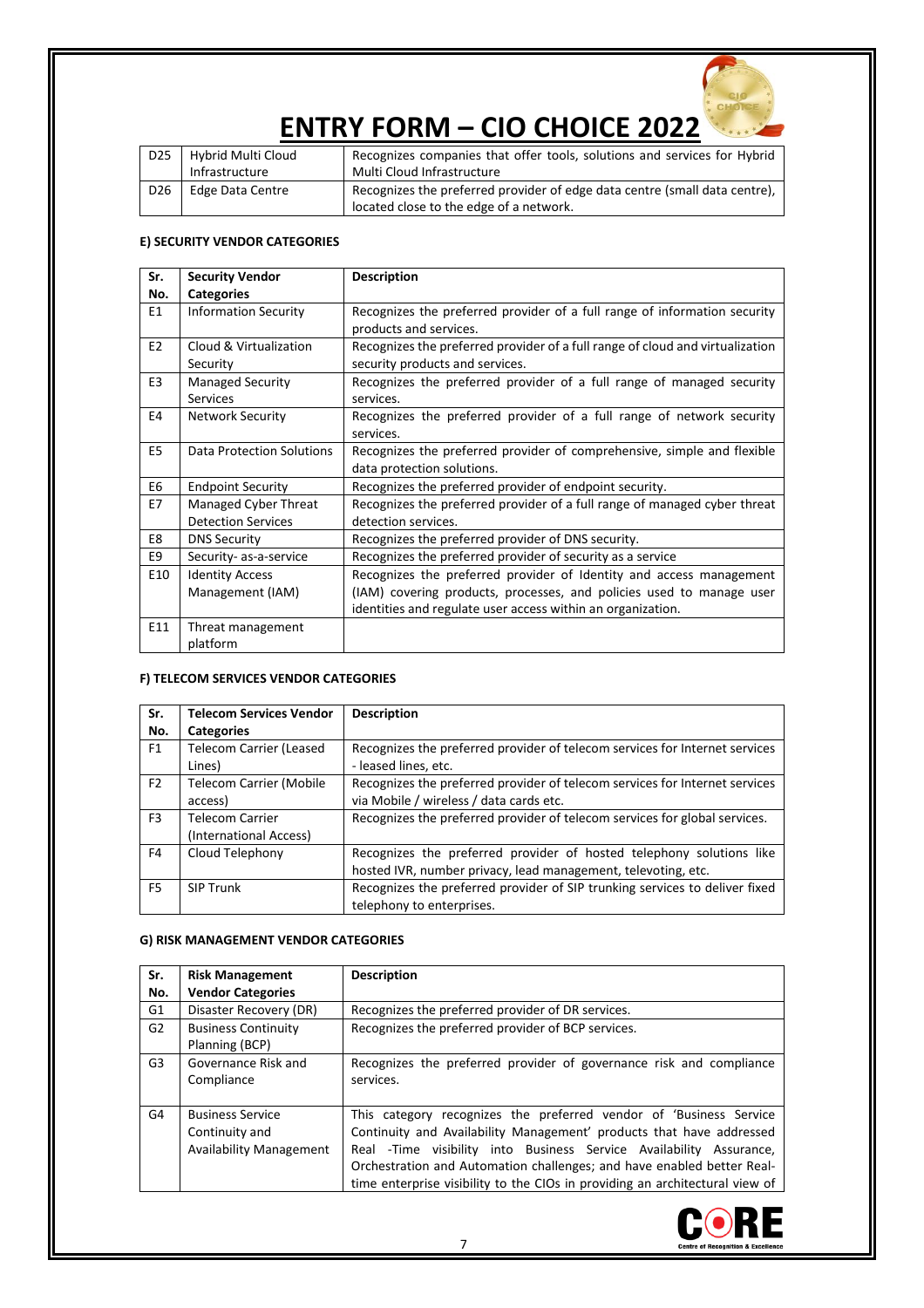

|    |                              | Business-IT relationship, calculating impact from financial perspective and      |
|----|------------------------------|----------------------------------------------------------------------------------|
|    |                              | providing Live BIA considering the interdependencies among different             |
|    |                              | Applications' availability. This includes Financial Impact of any IT disruption, |
|    |                              | Automated Application dependency Discovery & Application Mapping and             |
|    |                              | Click<br>Real time<br>keeping<br>them<br>changes,<br>Single<br>for<br>anv        |
|    |                              | Switchover/Switchback/Failover through Mobile                                    |
| G5 | <b>Resiliency Automation</b> | Recognizes the preferred provider of Resiliency Automation Platform that         |
|    | Platform                     | brings together recovery, data protection, business continuity and data          |
|    |                              | migration/replication into a single, unified and the most comprehensive          |
|    |                              | resiliency automation platform across on-premises, hybrid, and multi-            |
|    |                              | cloud environments.                                                              |

#### **H) SYSTEM INTEGRATION VENDOR CATEGORIES**

| Sr.<br>No. | <b>System Integration</b><br><b>Vendor Categories</b> | <b>Description</b>                           |
|------------|-------------------------------------------------------|----------------------------------------------|
| H1         | System Integrator                                     | Recognizes the preferred systems integrator. |

#### **I) DATA RECOVERY VENDOR CATEGORIES**

| Sr.<br>No. | Data Recovery Vendor<br><b>Categories</b> | <b>Description</b>                                                                      |
|------------|-------------------------------------------|-----------------------------------------------------------------------------------------|
|            | Data Recovery Solutions                   | Recognizes the preferred data recovery solutions provider for products and<br>services. |

#### **J) VIRTUALIZATION VENDOR CATEGORIES**

| Sr.<br>No.     | <b>Virtualization Vendor</b><br><b>Categories</b> | <b>Description</b>                                                                  |
|----------------|---------------------------------------------------|-------------------------------------------------------------------------------------|
| J <sub>1</sub> | Desktop Virtualization                            | Recognizes the preferred desktop virtualization solutions/<br>services<br>provider. |
| J2             | Server Virtualization                             | Recognizes the preferred server virtualization solutions/ services provider.        |
| J3             | Virtual Workforce                                 | Recognizes the preferred virtual workforce solutions/ services provider.            |
|                | Solutions                                         |                                                                                     |

#### **K) IT SERVICES VENDOR CATEGORIES**

| Sr.            | <b>IT Services Vendor</b>       | <b>Description</b>                                                            |
|----------------|---------------------------------|-------------------------------------------------------------------------------|
| No.            | <b>Categories</b>               |                                                                               |
| K1             | Database Solution               | Recognizes the preferred provider of a full range of database support         |
|                | <b>Support Services</b>         | services and the range of models it provides for all type of customers        |
|                |                                 | including onsite and remote and hybrid.                                       |
| K <sub>2</sub> | <b>Application Managed</b>      | Recognizes the preferred provider of a full range of managed application      |
|                | <b>Services</b>                 | services across multiple platforms and the range of models it provides for    |
|                |                                 | all type of customers including onsite, remote and hybrid.                    |
| K3             | <b>Quality Testing Services</b> | Recognizes the preferred provider of a full range of quality testing services |
|                |                                 | across multiple platforms and the range of models it provides for all type    |
|                |                                 | of customers including onsite, remote and hybrid.                             |
| K4             | <b>Managed IT Services</b>      | Recognizes the preferred provider of a full range of managed IT services      |
|                |                                 | wherein monitoring /service desk /vendor management are done on site          |
|                |                                 | and the of services rest are managed by remote team.                          |
| K5             | Service Assurance               | Recognizes the preferred provider for high tech technical support model       |
|                | Program (Onsite                 | where all the levels of expertise (L1/L2/L3) are be made available onsite to  |
|                | <b>Technical Support)</b>       | manage the customer escalation and SLA.                                       |
|                |                                 |                                                                               |
| K6             | <b>Managed Network</b>          | Recognizes the preferred provider of a full range of end-to-end network       |
|                | <b>Services</b>                 | services including day-to-day operation and management of the entire          |
|                |                                 | network infrastructure.                                                       |

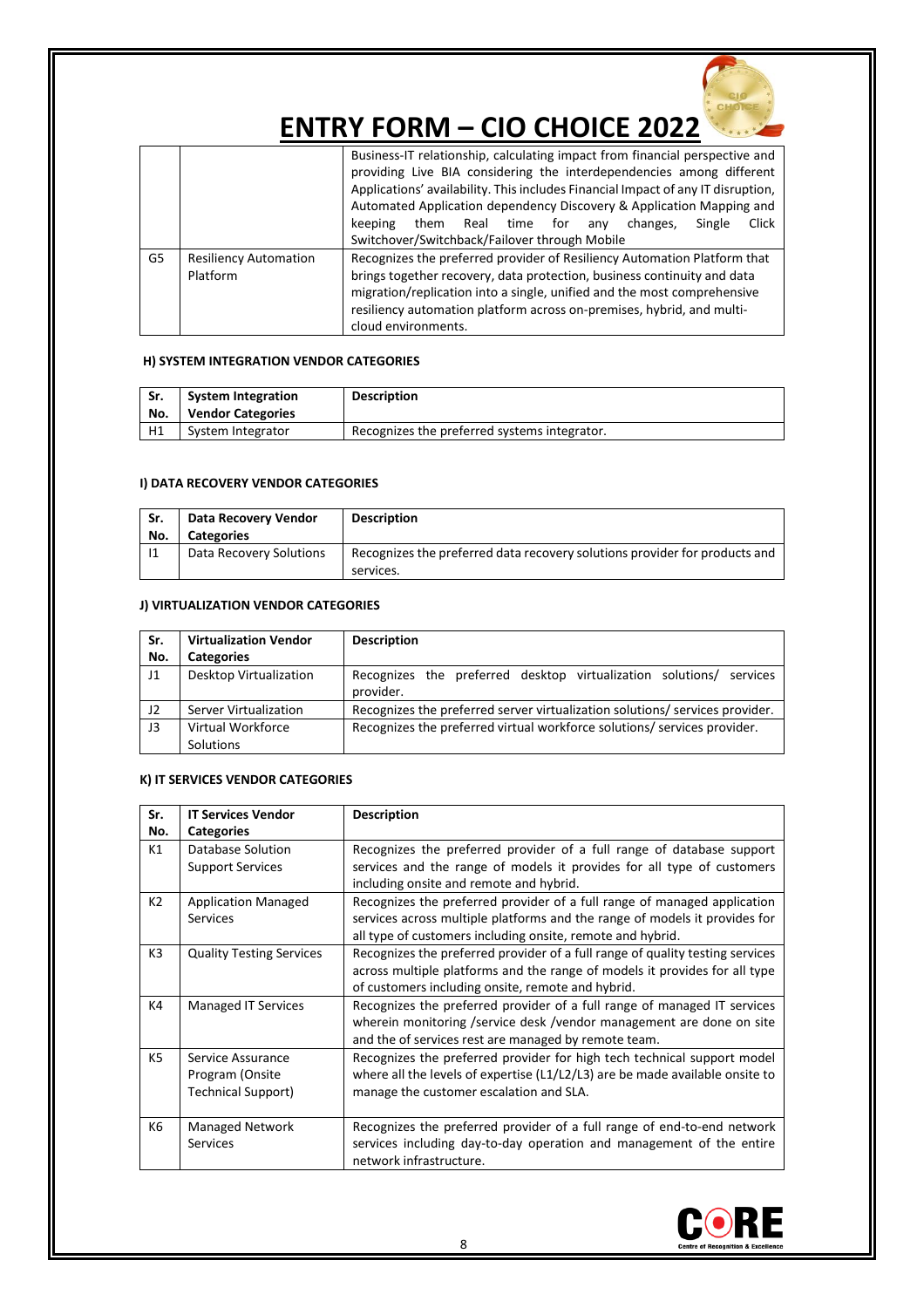

| K7  | Network Maintenance           | Recognizes the preferred provider of Break fix maintenance service support    |
|-----|-------------------------------|-------------------------------------------------------------------------------|
|     | <b>Services</b>               | and SLA Management for Network OEM's.                                         |
| K8  | <b>Content Delivery</b>       | Recognizes the preferred provider of a full range of content delivery         |
|     | <b>Network</b>                | network or content distribution network to end-users with high availability   |
|     |                               | and high performance.                                                         |
| K9  | Reverse Inventory             | Recognizes the preferred provider of a full range of Reverse Inventory        |
|     | Logistics                     | Logistics.                                                                    |
| K10 | <b>Information Technology</b> | Recognizes the preferred provider of a full range of audit services for       |
|     | Audit                         | Information Technology.                                                       |
| K11 | <b>Managed Print Services</b> | Recognizes the preferred provider of a full range of managing print services. |
| K12 | <b>Managed Document</b>       | Recognizes the preferred provider of a full range of managing document        |
|     | <b>Services</b>               | services.                                                                     |
| K13 | <b>SD-WAN Services</b>        | Recognizes the preferred provider of SD Wan services                          |
| K14 | Managed WiFi                  | Recognizes the preferred provider of managed wi-fi.                           |
| K15 | Cloud E-Mail                  | Recognizes the preferred provider of Cloud E-Mail Implementation              |
|     | Implementation                |                                                                               |
| K16 | Remote infrastructure         | Recognizes the preferred provider of RIMS.                                    |
|     | monitoring service - RIMS     |                                                                               |
| K17 | Data Back Up Services         | Recognizes the preferred provider of data back up services.                   |
| K18 | <b>DevOps</b>                 | Recognizes DevOps solution providers                                          |

#### **L) SaaS and CLOUD SOLUTIONS VENDOR CATEGORIES**

| Sr. | <b>SaaS and Cloud Solutions</b> | <b>Description</b>                                                          |
|-----|---------------------------------|-----------------------------------------------------------------------------|
| No. | <b>Vendor Categories</b>        |                                                                             |
| L1  | Core Banking Cloud              | Recognizes the preferred provider of a full range of core banking cloud     |
|     | Solution                        | solutions.                                                                  |
| L2  | <b>Talent Management</b>        | Recognizes the preferred provider of a full range of talent management      |
|     | Cloud Solution                  | cloud solutions.                                                            |
| L3  | Travel & Expense                | Recognizes the preferred provider of a full range of travel & expense       |
|     | <b>Management Cloud</b>         | management cloud solutions.                                                 |
|     | Solution                        |                                                                             |
| L4  | Logistics Supply Chain          | Recognizes the preferred provider of a full range of Logistics Supply Chain |
|     | Cloud Solution                  | Cloud Solutions.                                                            |
| L5  | <b>IT Operations</b>            | Recognizes the preferred provider of a full range of IT Operations          |
|     | Management                      | <b>Management Solutions.</b>                                                |
| L6  | E Procurement                   | Recognizes the preferred provider of E Procurement Solutions                |
| L7  | <b>Human Resources</b>          | Recognizes the preferred provider of Human Resources Management             |
|     | <b>Management Cloud</b>         | Cloud Solution                                                              |
|     | Solution                        |                                                                             |
| L8  | Continuous learning             | Recognizes the preferred provider of Continuous learning Platform           |
|     | Platform                        |                                                                             |
| L9  | DaaS (Desktop as a              | Recognizes the preferred provider delivering virtual desktops to end users  |
|     | Service)                        | over the Internet, licensed with a per-user subscription                    |
| L10 | <b>Smart Workflow</b>           | Recognizes companies that offer smart and intelligent workflow software     |
|     |                                 | and solutions                                                               |
| L11 | Storage -as-a-service           | Recognizes companies that offer storage-as-a-service                        |
| L12 | Data Warehouse                  | Recognizes (cloud) Data warehouse solution providers                        |

#### **M) Advisory & Research VENDOR CATEGORIES**

| Sr.<br>No.     | <b>Advisory &amp; Research</b><br><b>Vendor Categories</b> | <b>Description</b>                                                         |
|----------------|------------------------------------------------------------|----------------------------------------------------------------------------|
| M <sub>1</sub> | <b>IT Advisory</b>                                         | Recognizes the preferred provider of a full range of IT Advisory Services. |
| M <sub>2</sub> | <b>Business Technology</b>                                 | Recognizes the preferred provider of a full range of Business Technology   |
|                | Research                                                   | Research.                                                                  |

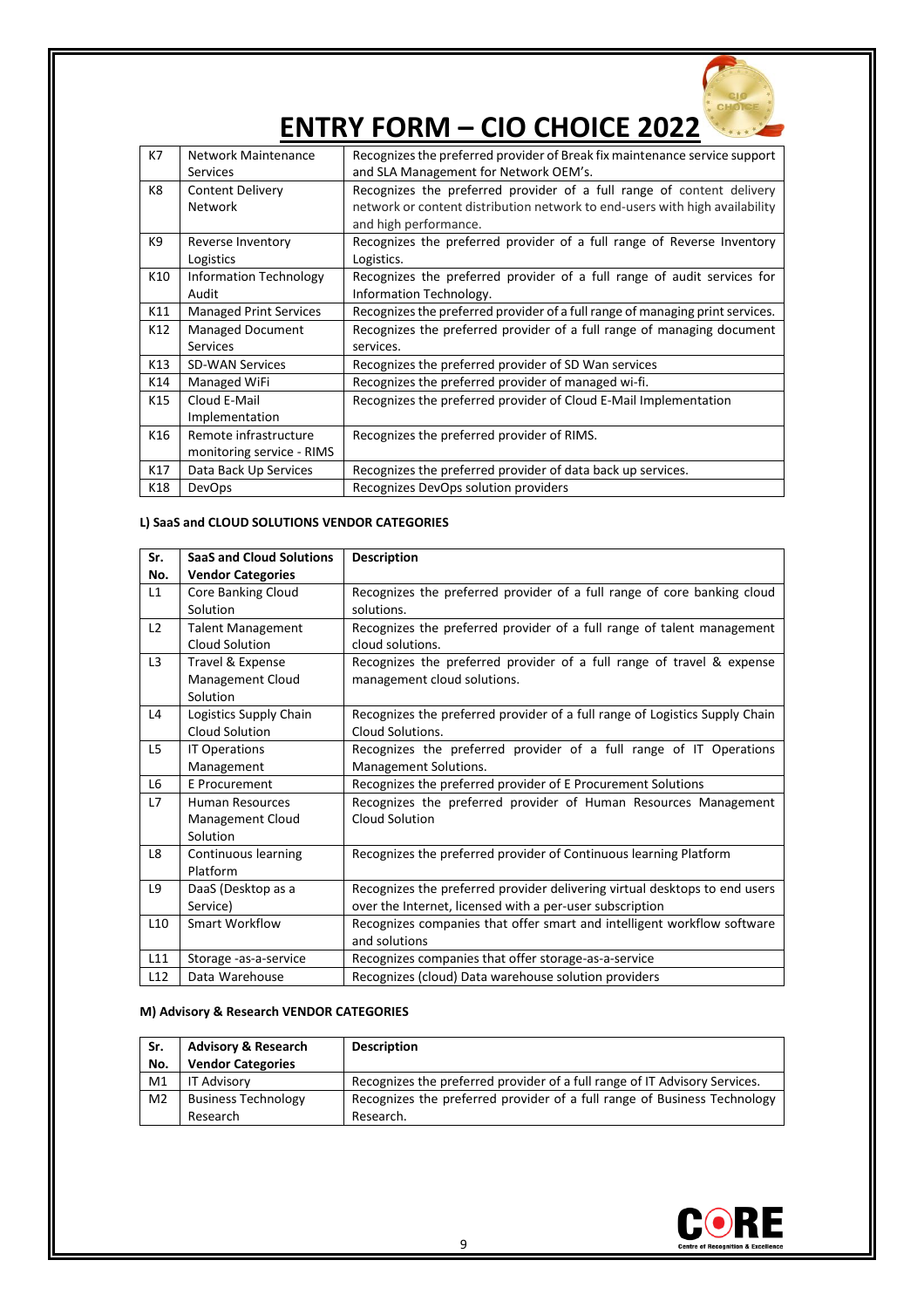

#### **N) Emerging Technologies VENDOR CATEGORIES**

| Sr.             | <b>Emerging Technologies</b>  | <b>Description</b>                                                     |
|-----------------|-------------------------------|------------------------------------------------------------------------|
| No.             | <b>Vendor Categories</b>      |                                                                        |
| N1              | <b>Augmented Reality (AR)</b> | Recognizes the preferred provider of augmented reality.                |
| N <sub>2</sub>  | Artificial Intelligence (AI)  | Recognizes the preferred provider of artificial intelligence.          |
| N <sub>3</sub>  | <b>Robotic Process</b>        | Recognizes the preferred provider of robotic process automation.       |
|                 | Automation (RPA)              |                                                                        |
| N4              | <b>Blockchain</b>             | Recognizes the preferred provider of blockchain.                       |
| N5              | <b>Digital Transformation</b> | Recognizes the preferred provider for enabling Digital Transformation. |
|                 | Enabler                       |                                                                        |
| N <sub>6</sub>  | Enterprise AI Assistance      | Recognizes the preferred provider Enterprise AI Assistance.            |
| N7              | Machine Learning (ML)         | Recognizes the preferred provider for Machine Learning.                |
| N8              | Virtual Reality (VR)          | Recognizes the preferred provider of virtual reality.                  |
| N9              | Digital Process Re-           | Recognizes the preferred provider of Digital Process Re-engineering    |
|                 | engineering Platform          | Platform.                                                              |
| N10             | Mixed Reality                 | Recognizes the preferred provider of mixed reality                     |
| N11             | Data Fabric                   | Recognizes the preferred provider of data fabric                       |
| N12             | Application                   | Recognizes companies that provide tools, solutions and services for    |
|                 | Modernization                 | application modernization                                              |
| N <sub>13</sub> | Infrastructure                | Recognizes companies that provide tools, solutions and services for    |
|                 | Modernization                 | Infrastructure modernization                                           |
| N <sub>14</sub> | <b>Contact Centre AI</b>      | Recognizes companies that provide AI-enabled contact center solutions. |

#### **O) Enterprise Mobility VENDOR CATEGORIES**

| Sr.            | <b>Enterprise Mobility</b>       | <b>Description</b>                                                          |
|----------------|----------------------------------|-----------------------------------------------------------------------------|
| No.            | <b>Vendor Categories</b>         |                                                                             |
|                |                                  |                                                                             |
| 01             | <b>BYOD and Device</b>           | Recognizes the preferred provider for BYOD and Device Management.           |
|                | Management                       |                                                                             |
| 02             | <b>Managed Mobility</b>          | Recognizes the preferred provider for Managed Mobility Services.            |
|                | <b>Services</b>                  |                                                                             |
| O <sub>3</sub> | <b>Mobile Application</b>        | Recognizes the preferred provider for Mobile Application Development.       |
|                | Development                      |                                                                             |
| O <sub>4</sub> | <b>Mobile Application</b>        | Recognizes the preferred provider for Mobile Application Management.        |
|                | Management                       |                                                                             |
| 05             | <b>Mobile Business</b>           | Recognizes the preferred provider for Mobile Business Intelligence.         |
|                | Intelligence                     |                                                                             |
| O6             | Mobile Certification and         | Recognizes the preferred provider for Mobile Certification and Automation   |
|                | <b>Automation Services</b>       | Services.                                                                   |
| 07             | <b>Mobile Security</b>           | Recognizes the preferred provider for Mobile Security.                      |
| O8             | <b>Mobility Consulting</b>       | Recognizes the preferred provider for Mobility Consulting.                  |
| O9             | <b>Enterprise Field Activity</b> | Recognizes the preferred<br>provider for<br>Enterprise<br>Field<br>Activity |
|                | Management                       | Management                                                                  |

#### **P) Collaboration and Work From Home VENDOR CATEGORIES**

| Sr.<br>No.     | <b>Collaboration and Work</b><br>from Home Vendor<br><b>Categories</b> | <b>Description</b>                                                                                      |
|----------------|------------------------------------------------------------------------|---------------------------------------------------------------------------------------------------------|
| P1             | <b>Team Communication</b>                                              | Recognizes the preferred provider for team communication tools and<br>solutions for remote/ home users. |
| P <sub>2</sub> | Video Conferencing                                                     | Recognizes the preferred provider for video conferencing tools.                                         |
| P <sub>3</sub> | <b>Audio Conferencing</b>                                              | Recognizes the preferred provider for audio conferencing tools.                                         |
| P4             | Instant Messaging                                                      | Recognizes the preferred provider for instant messaging tools.                                          |
| <b>P5</b>      | Productivity<br>Management                                             | Recognizes the preferred provider for remote management of employee<br>productivity.                    |
| P6             | <b>Internet Connectivity</b>                                           | Recognizes the preferred provider of internet connectivity for home users.                              |